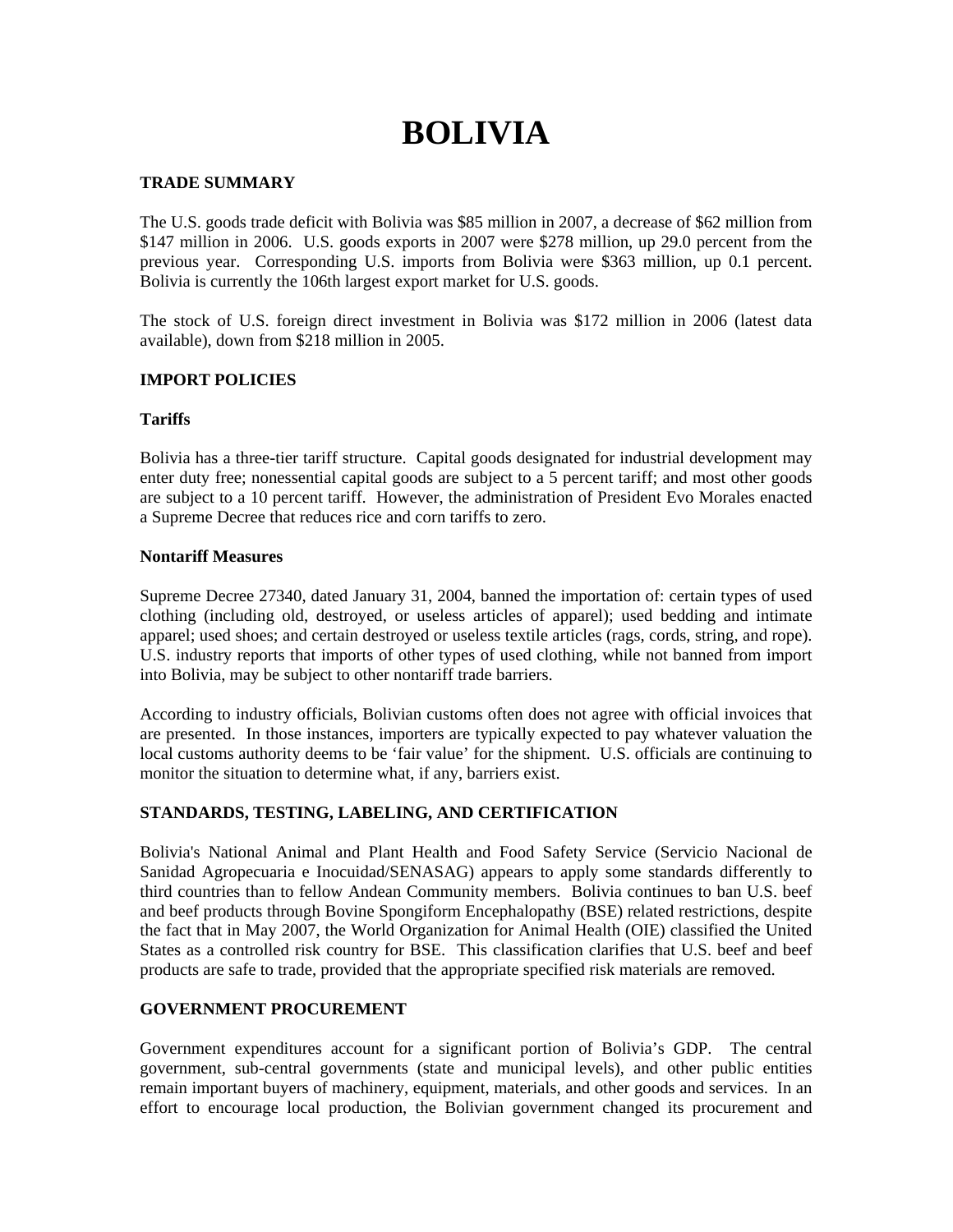contracting of service rules in July 2007 (Supreme Decree 2729190, dated July 11, 2007). Government procurements under \$1 million in value must be awarded to Bolivian producers, except for material and services that are not produced in Bolivia. Importers of foreign goods can participate in these procurements only when locally manufactured products and service providers are unavailable or when the Bolivian government fails to award a contract to a domestic supplier. The government can call for international bids.

Bolivia is not a signatory to the WTO Agreement on Government Procurement.

# **INTELLECTUAL PROPERTY RIGHTS (IPR) PROTECTION**

In 1999, the Bolivian government established the National Intellectual Property Rights Service (SENAPI) to oversee IPR issues. The organization initiated a USAID supported restructuring process in early 2003, but that process was not completed. The current head of SENAPI, appointed by President Evo Morales, has declared a "revolution" in SENAPI, and currently the office seems to be focused on the registration of traditional knowledge.

The 1992 Copyright Law recognizes copyright infringement as a public offense and the 2001 Bolivian Criminal Procedures Code provides for the criminal prosecution of IPR violations. However, IPR protection remains insufficient and ineffective. Despite the prosecution of a criminal case in 2003, enforcement efforts are sporadic and largely ineffective. As a result, Bolivia remains on the U.S. Trade Representative's Special 301 Watch List. Video, music, and software piracy rates are among the highest in Latin America.

#### **Patents and Trademarks**

Supreme Decree number 29004, issued in January 2007, establishes a "Prior Announcement" requirement for pharmaceutical patents to allow the government, with the input of various interest groups, to determine whether a pharmaceutical patent would "interfere with the right to health and access to medicines." This additional step in the patent process increases delays, raises questions of confidentiality of proprietary information, and adds an unclear "social good" element to the patent process.

### **Enforcement**

The 1992 Copyright Law recognizes copyright infringement as a public offense, and the 2001 Bolivian Criminal Procedures Code provides for the criminal prosecution of IPR violations. Despite these legal protections, IPR enforcement remains insufficient. There is a continued need for more deterrent penalties to be applied in civil and criminal cases. Border enforcement also remains weak. Video, music, and software piracy rates are among the highest in Latin America, with the International Intellectual Property Alliance estimating that piracy levels in 2006 reached 100 percent for motion pictures, 90 percent for recorded music, and 82 for software piracy.

#### **INVESTMENT BARRIERS**

The 1990 Investment Law opened Bolivia's economy to foreign investment. The Investment law provides for equal treatment of foreign firms and guarantees the unimpeded repatriation of profits, the free convertibility of currency, and the right to international arbitration in all sectors. In-kind transfers are not allowed. Companies must follow the Bolivian commercial code to close down operations and repatriate their capital. The Bolivian government is still discussing a bankruptcy law and modification to its commercial code.